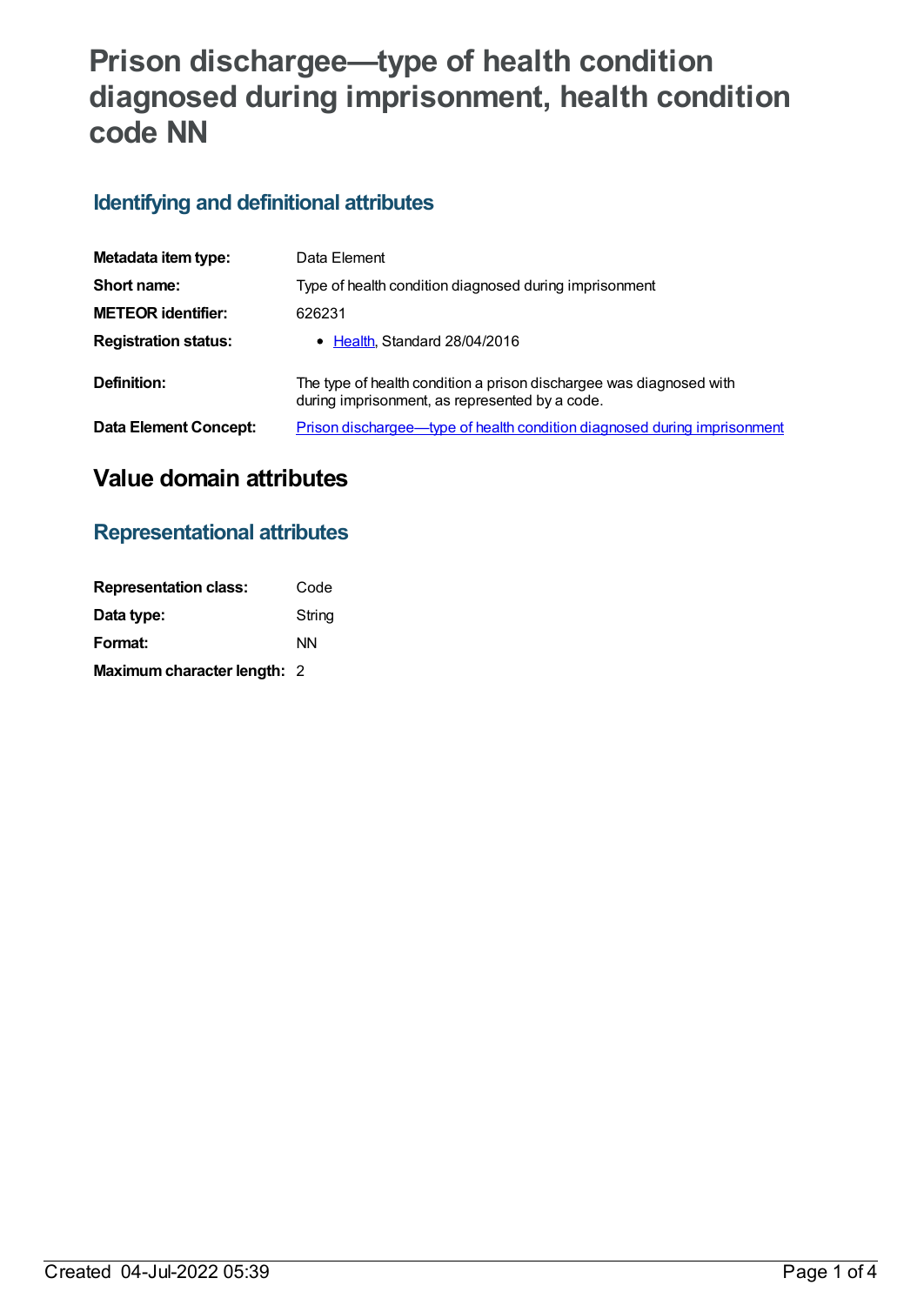#### **Value Meaning**

- 01 Diabetes
- 02 Psychological/mental health condition
- 03 Skin condition (excluding cancer and communicable diseases)
- 04 Alcohol or drug use problems
- 05 Musculoskeletal injury
- 06 Musculoskeletal condition (excluding arthritis, injury or cancer)
- 07 Cardiovascular disease
- 08 Respiratory condition (excluding asthma or cancer)
- 09 Communicable disease
- 10 Dental issues
- 11 Digestive condition
- 12 Asthma
- 13 Sensory conditions (including ear and eye conditions)
- 14 Neurological conditions
- 15 Malignancy/cancer
- 16 Arthritis
- 17 Women's health conditions
- 18 Have not been diagnosed with any health condition
- 99 Other

#### **Collection and usage attributes**

| Guide for use: | Multiple options may be selected.                                                                                                                                                                                                                                           |
|----------------|-----------------------------------------------------------------------------------------------------------------------------------------------------------------------------------------------------------------------------------------------------------------------------|
|                | CODE 01 Diabetes                                                                                                                                                                                                                                                            |
|                | Diabetes includes Type 1 diabetes, Type 2 diabetes and gestational diabetes.                                                                                                                                                                                                |
|                | CODE 02 Psychological/mental health condition                                                                                                                                                                                                                               |
|                | Psychological/mental health condition includes depression, anxiety, psychosis,<br>substance abuse, attention deficit/hyperactivity, adjustment, dissociation, impulse<br>disorder, personality disorder or sleeping disorder, and other issues related to<br>mental health. |
|                | CODE 03 Skin condition (excluding cancer and communicable diseases)                                                                                                                                                                                                         |
|                | Skin condition (excluding cancer and communicable diseases) includes conditions<br>such as burns, scalds, dermatitis, fungal skin diseases, infectious skin disease,<br>pressure sores, psoriasis, rosacea, ulcers and warts.                                               |
|                | CODE 04 Alcohol or drug use problems                                                                                                                                                                                                                                        |
|                | Alcohol or drug use problems includes problems related to the use or misuse of<br>alcohol and other drugs and may include withdrawal, detoxification, smoking<br>cessation, counselling.                                                                                    |
|                | CODE 05 Musculoskeletal injury                                                                                                                                                                                                                                              |
|                | Musculoskeletal injury refers to recent/short term injuries to a skeletal muscle,<br>tendon, ligament, joint or blood vessel that services skeletal muscles and any<br>related tissues.                                                                                     |
|                | CODE 06 Musculoskeletal condition (excluding arthritis, injury or cancer)                                                                                                                                                                                                   |
|                | Musculoskeletal condition (excluding arthritis, injury or cancer) refers to long term                                                                                                                                                                                       |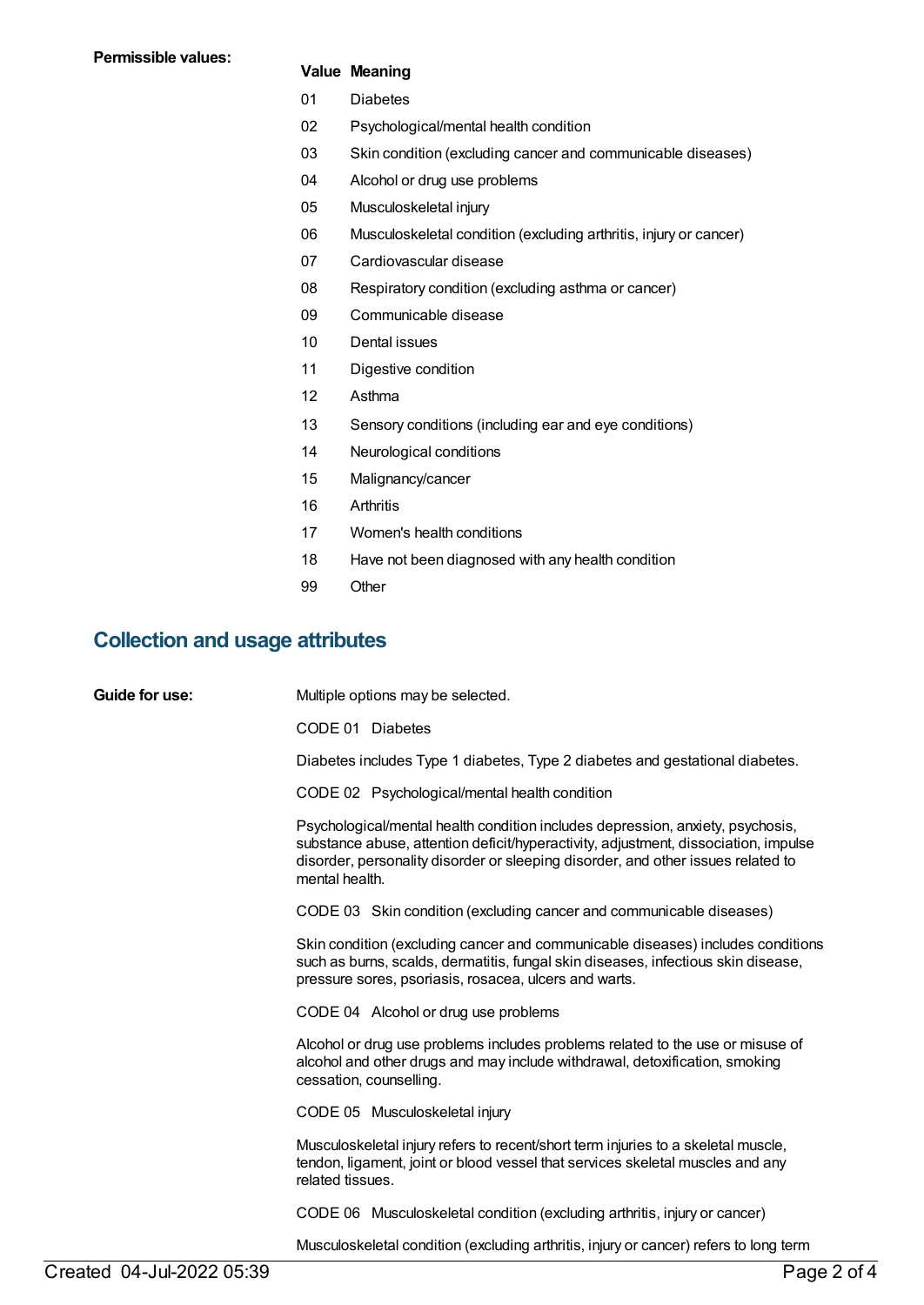conditions to a skeletal muscle, tendon, ligament, joint or blood vessel that services skeletal muscles and any related tissues; and

o includes back injuries, back pain, bone disease, bursitis, joint diseases, muscular disease, spinal diseases, tendonitis; but

o excludes arthritis, injury or cancer.

CODE 07 Cardiovascular disease

Cardiovascular disease includes coronary heart disease, heart failure, rheumatic fever, rhematic heart disease, congenital heart disease, stroke and peripheral vascular disease.

CODE 08 Respiratory condition (excluding asthma or cancer)

Respiratory condition (excluding asthma or cancer) includes any issues with the respiratory system including airways, lungs and the respiratory muscles such as:

o respiratory diseases such as chronic respiratory disease or lung disease

o respiratory tract infections such as bronchitis, diphtheria, influenza (flu), colds, croup, pneumonia, sinusitis, legionnaires' disease, severe acute respiratory syndrome (SARS), tuberculosis and whooping cough.

CODE 09 Communicable disease

Communicable disease includes AIDS and HIV, bacterial infection, hepatitis, malaria, meningitis and meningococcal infections, sexually transmitted infections, viral infections and vaccine preventable diseases such as chickenpox and influenza.

CODE 10 Dental issues

Dental issues include problems related to teeth or gums and may be a visit with a dentist or other health professional.

CODE 11 Digestive condition

Digestive condition (excluding cancer) includes abdominal pain, diarrhoea, gallstones, gastroenteritis, hernias, incontinence, indigestion, intestinal diseases, liver disease, malabsorption syndromes, oesophageal disease, pancreatic disease, peptic ulcer. It excludes digestive system cancers such as bowel, liver and stomach cancer.

#### CODE 12 Asthma

Asthma includes episodes of wheezing, breathlessness and chest tightness due to widespread narrowing of the airways.

CODE 13 Sensory conditions (including ear and eye conditions)

Sensory (including ear and eye conditions) includes problems with sight or hearing, cataracts, ear ache, issues with spectacles (glasses), hearing aids.

CODE 14 Neurological conditions

Neurological conditions includes treatment for epilepsy, seizures, Parkinsonian symptoms, dizziness, headaches, migraine.

CODE 15 Malignancy/cancer

Malignancy/cancer includes cancer (benign tumours, leukaemia, lymphoma, kidney cancer, bladder cancer, digestive system cancer, stomach cancer, bowel cancer, breast cancer, genital cancer, head and neck cancers, liver cancer, lung cancer, nervous system cancers, skin cancer), but excludes non-melanoma skin cancer.

CODE 16 Arthritis

Arthritis includes gout, rheumatism, osteoarthritis, rheumatoid arthritis, other type and arthritis type unknown.